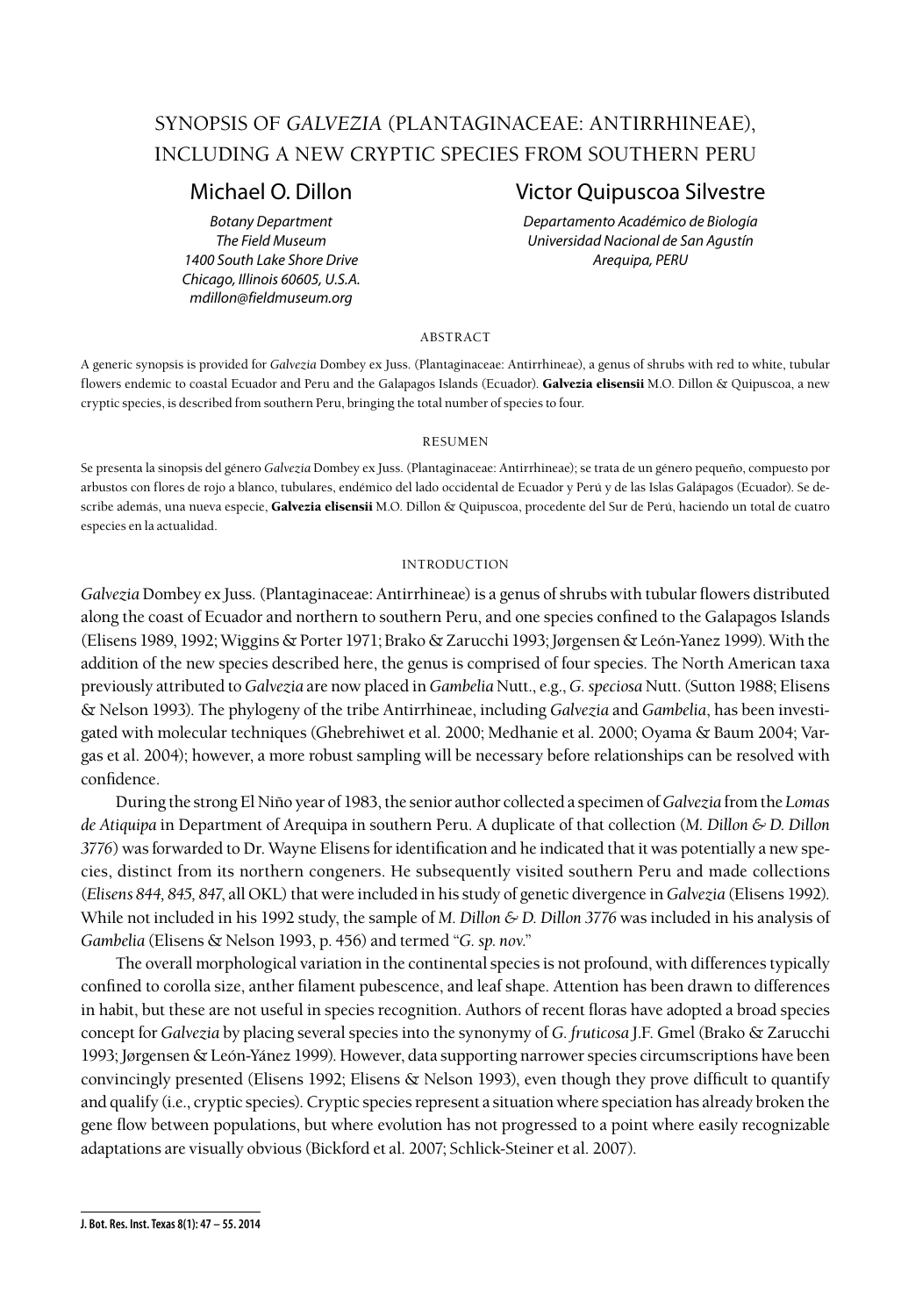In his discussion of results from allozyme divergence patterns in *Galvezia*, Elisens argued that data supported the taxonomic distinctness of the Galapagos endemic, *G. leucantha* Wiggins, and three mainland species: *G. fruticosa*, *G. grandiflora* (Benth.) Wettst.(as *G. ballii* Munz + *G. lanceolata* Pennell), and a "*sp. nov.*" based upon his collections from southern Peru (referenced above). He stated that the pattern of allozyme variation suggested *G. fruticosa*, *G. leucantha*, *G. sp. nov.*, and *G. grandiflora* (as *G. ballii*) had undergone a gradual genetic divergence following their reproductive isolation. He stated that the recognition of *G. lanceolata* in central coastal Ecuador by Pennell (1946) and Sutton (1988) was not supported by his electrophoretic and morphological data. Rather, the data were most concordant with recognition of only one species in northern Peru and coastal Ecuador (the name *G. grandiflora* has priority). Finally, Elisens suggested that, "systematic data support delimitation of an undescribed species, *G. sp. nov.* In addition to unique leaf and floral characters and an allopatric distribution, *G. sp. nov.* is differentiated from other species in *Galvezia* by three marker alleles."

Elisens (1992) accepted three mainland species, *G. fruticosa*, *G. grandiflora* (i.e., *G. ballii* + *G. lanceolata*) and an additional taxon (*sp. nov*.) described here, based upon southern Peruvian material from the Departments of Ica and Arequipa. We accept Wettstein's (1891) transfer of Bentham's *Galvezia limensis* (Dombey ex Chav.) Benth. var. *grandiflora* Benth. as *Galvezia grandiflora* (Benth.) Wettst. All specimens cited here have been examined unless otherwise indicated (n.v.).

#### taxonomic history

Pennell (1946) provided a detailed discussion of the taxonomic history of *Galvezia*, but a summation of the pertinent literature is merited. *Galvezia* was originally proposed by Joseph Dombey, the French botanist who accompanied Ruiz and Pavón during their explorations of Peru and Chile. Dombey left South America in 1784, before Ruiz & Pavón, and, in clear violation of stated protocols, Dombey began publishing selected new taxa he had encountered. The generic description for *Galvezia* appeared in J.F. Gmelin's edition of Linnaeus' Systema Naturae (2: 937) in 1791, where Dombey proposed the genus *Galvezia* in honor of Don José de Gálvez y Gallardo, marqués de Sonora and minister of the Council of the Indies (b. 1720–d. 1787). A note with Dombey's specimen at Kew suggests that his plant was gathered in 1779 near Lima. The alternate spelling, *Galvesia*, has been accepted by some databases, but is here rejected given the origin of the generic name.

Ruiz and Pavón did not accept *Galvezia sensu* Dombey, and believing it to be a species of *Dodartia* L., a Palaearctic genus. They published new name, *Dodartia fragilis* in 1798 based upon the Dombey publication in Jussieu (1789). They considered that the generic name *Galvezia* was open and they described another *Galvezia*  in Florae Peruvianae et Chilensis Prodromus, 56 in 1794 in the Rutaceae. Chavannes in his Monographie des Antirrhinees (1833), accepted the generic concept of *Galvezia*, but with Ruiz and Pavón's genus evidentially occupied, he proposed *Agassizia* (p. 180) and described *A. limensis* for Dombey's plant collected near Lima. He provided an illustration (Plate XI) clearly representing *G. fruticosa*.

When Bentham treated the Scrophulariaceae for DeCandolle's Prodromus in 1846, he adopted Dombey's name and attributed it to Jussieu. He also established a varietal name, *Galvezia limensis* ß *grandiflora,* for material gathered further north near the port city of Paita and cited *F. Hall 10* (K000528872). *Galvezia* was accepted in Wettstein's treatment of the Scrophulariaceae in Engler and Prantl's Pflanzenfamilien (1895). Wettstein attempted to provide a new combination for Bentham's variety; however, he appears to attribute the original authorship to "(Kell.)" and mentioned California. These errors led Munz to reject the combination by Wettstein and provide a new name for Bentham's variety, *Galvezia ballii* and citing the type locality as Paita (as Payta), Peru. He based his superfluous name upon *J. Ball s.n.* (US1323500, US251553). In 1946, Pennell described *G. lanceolata* from the region of Manabí, Ecuador, and provided a key to allow for discrimination of *G. fruticosa*, *G. lanceolata*, and *G. ballii*.

### taxonomy

Galvezia Dombey ex Juss., Gen. Pl. 119. 1789. Type: *G. fruticosa* J.F. Gmel., Syst. Nat. 2:937. 1791. Non *Galvezia* Ruiz & Pav., Fl. Peruv. Prodr. 56. 1794.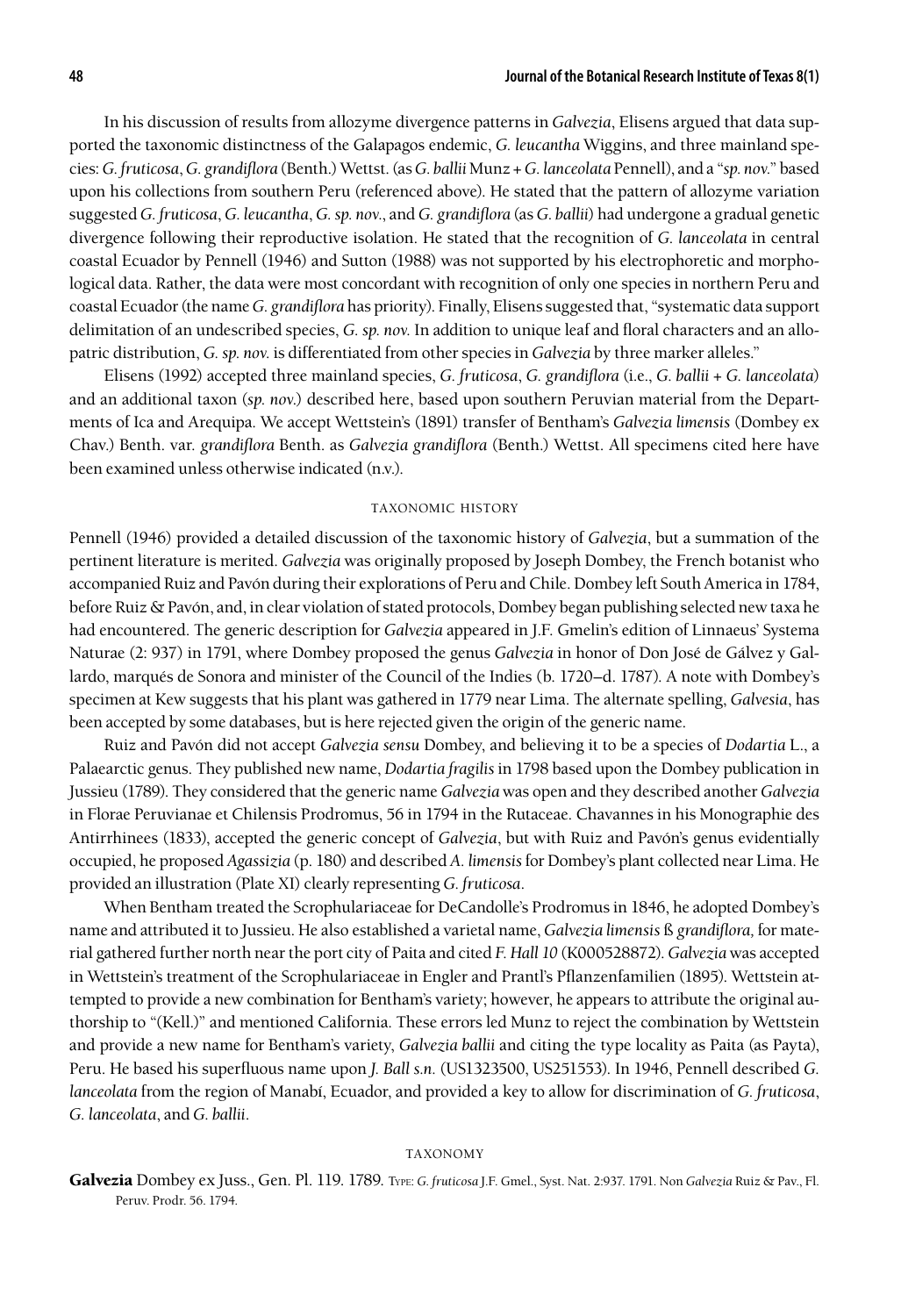# **Dillon and Quipuscoa, Synopsis of Galvezia 49**

Much-branched shrubs to 2 m tall, erect, arching or pendent; glabrous to pubescent. Leaves opposite, or occasionally 3 at a node, simple, the blades ovate-lanceolate to elliptic, pinnate-nerved, the margins entire, the bases cuneate to subcordate, the apices acute. **Inflorescences** paniculate. Flowers axillary; calyx 5-merous, ovate to lanceolate, the apices acute; corollas red to white, tubular, bilabiate, the tube elongate, subcylindric, the base expanded to subgibbose, the upper lip erect, bilobed, the lobes ovate, the lower lip trilobed, the lobes plane to reflexed; stamens didynamous, 4 fertile, one aborted; anthers bilocular; ovary ovoid to spheric. Fruit capsules, globose to subglobose, cartaceous, chambers dehiscent by 1–2 pores, seeds oblong-truncate. Chromosome number: unknown.

*Galvezia* Dombey ex Juss. is a genus of small shrubs with tubular flowers. Four species are recognized with the addition of this new species from southern Peru; three confined to western Ecuador and Peru and one endemic species to the Galapagos Islands (Ecuador). All continental species possess deep red to crimson corollas, whereas the island species have variously colored corollas (see discussion below).

Wiggins (1968) addressed the difference or loss of floral coloration in some of the island species and attributed the shift to white corollas to the absence of hummingbirds within the islands; however, it has never been fully documented that hummingbirds were the pollination vectors in the mainland species. Information on pollination vectors is now available and possible vectors could be members of the Sphingidae, Lepidoptera (Cock & Boos 2006).

#### key to *galvezia* species

The following key will allow for identification of *Galvezia* species (adapted from Pennell 1946)

| 1. Galapagos Islands, Ecuador                                                                                            | <b>G. leucantha</b> Wiggins                 |
|--------------------------------------------------------------------------------------------------------------------------|---------------------------------------------|
| 1. Mainland Ecuador and Peru.                                                                                            |                                             |
| 2. Cauline leaves elliptic to elliptic-lanceolate, 15–25 mm long, 3–5 mm wide, pedicles 8–12 mm long, stout, straight to |                                             |
| slightly curved, corollas 8–9 mm long (southern Peru)                                                                    | <b>G. elisensii</b> M.O. Dillon & Ouipuscoa |
| 2. Cauline leaves ovate-lanceolate to lanceolate, 20–25 mm long, 5–15 mm wide; pedicles 8–20 mm or longer, filiform,     |                                             |
| distally coiled or strongly incurved, corollas 12–22 mm long (central Peru to Ecuador).                                  |                                             |

3. Corolla 12-14 mm long, the lips about 1/3 length of tube; pedicels as long as, or longer than, the subtending leaves, leaf-blades about 2 cm long, on petioles ca. 2 mm long; shrubby (central to northern Peru) \_\_\_\_\_\_\_\_\_\_\_\_**G. fruticosa** J.F. Gmel.

3. Corolla 14–22 mm long, the lips about 1/2 length of tube; pedicels shorter than the subtending leaves, leaf-blades and bracts lanceolate; suffrutescent to herbaceous throughout (northern Peru to Ecuador) \_\_\_\_ **G. grandiflora** (Benth.) Wettst.

1. Galvezia elisensii M.O. Dillon & Quipuscoa, sp. nov. (Figs. 1–3). TYPE: PERU. AREQUIPA. CARAVELÍ: Lomas of Atiquipa, ca. 10.5 km N of turn-off to Atiquipa, km 584 S of Lima, 150–200 m, 1 Nov 1983, *M. Dillon & D. Dillon 3776* (holotype: F; isotypes: CPUN, GH, HUT, K, MO, NY, OKL, TEX).

*Galvezia fruticosa* J.F. Gmel. simile, sed foliis brevioribus et angustioribus et pedicellis brevioribus.

Much branched shrubs; branches erect to arching, 0.8–1.2 m long; young stems green, maturing reddish. **Leaves** opposite, the blades elliptic to elliptic-lanceolate,  $(10-115-25(-30)$  mm long,  $(2-3-5(-15)$  mm wide, the base narrowly cuneate, the apex acute, glabrous, semisucculent, occasionally sparsely puberulent; petioles  $(0.5–)1–2.5(-3)$  mm long, ca. 0.3 mm in diameter. **Inflorescences** paniculate. **Flowers** axillary; the pedicles stout, (5–)8–12(–18) mm long, glabrous, straight to slightly curved; calyx lobes ovate to lanceolate, c. 2.5 mm long, c. 1.5 mm wide, apices obtuse, glabrous; corollas tubular, (7–)8–9(–10) mm long, 2.5–3 mm wide, outside puberulent, red, slightly ampliate, the limb bilabiate, superior lip 3–4.5 mm, bilobed, erect, purberulent, the lower lip trilobate, 2.5–3.5 mm long, base of lower lip folded, glandular-puberulent; stamens didynamous, dorsal pair 5.5–7 mm long; ventral pair, 7–9 mm long, filaments glabrous distally, glandular-papillate basally; anthers thecae 1–1.4 mm long; fifth stamen sterile, c. 1 mm long; ovary ovate, 1.5–2 mm long, 1–1.5 mm wide, puberulent. Fruit subglobose, glabrous, 4–6 mm long, 4.5–7 mm in diameter, deep red at maturity; seeds (40–)140–175 per capsule, subtruncate, black, c. 1 mm long.

*Etymology.—*This species is dedicated to Dr. Wayne J. Elisens, Professor and Curator of the Robert Bebb Herbarium on the campus of the University of Oklahoma, Norman. His recognition of this taxon, as reflected in its allelic profiles, has led to its description here.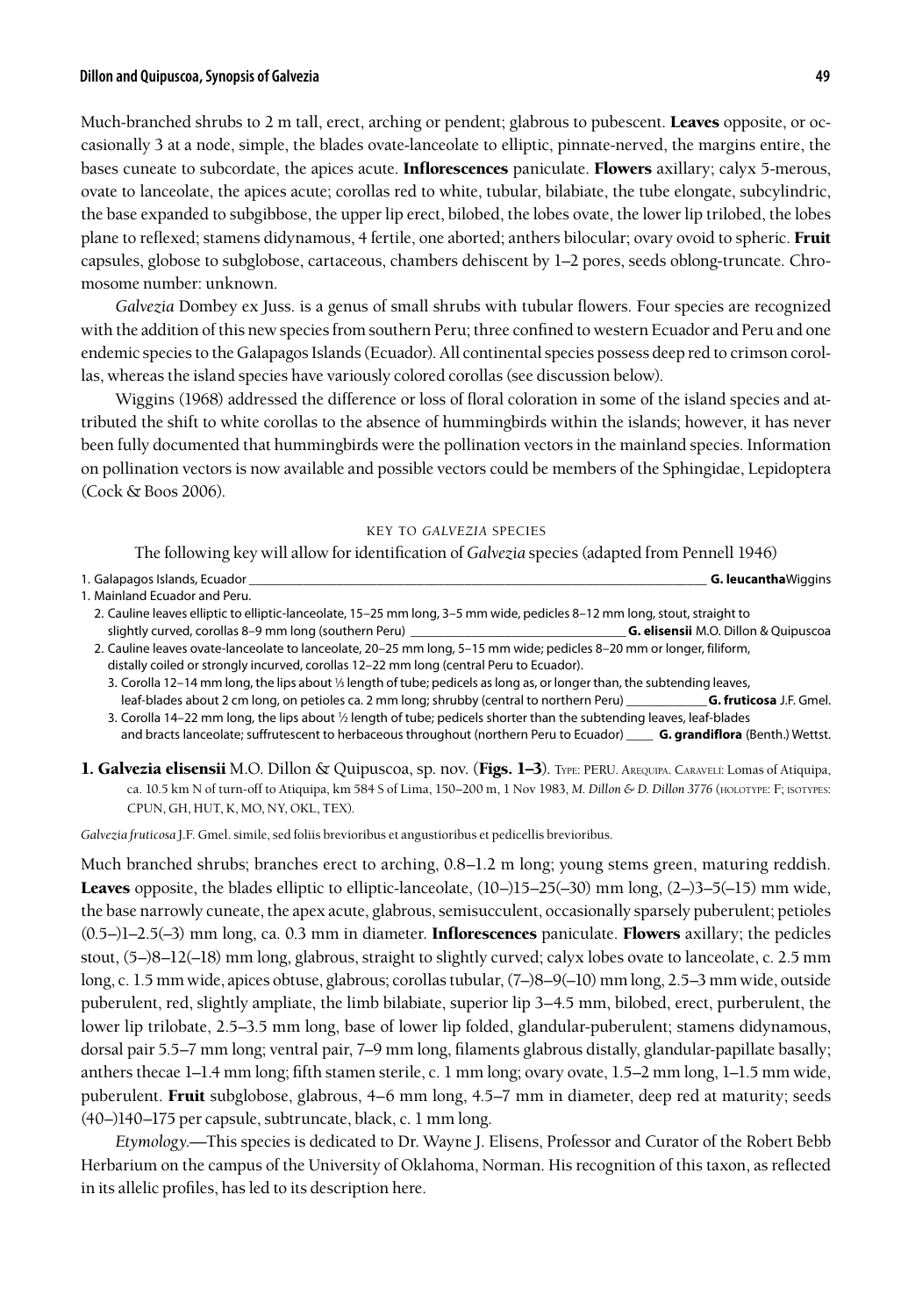

**Fig. 1.** *Galvezia elisensii***. Photograph of holotype collection,** *M. Dillon & D. Dillon 3776* **(F1940835).**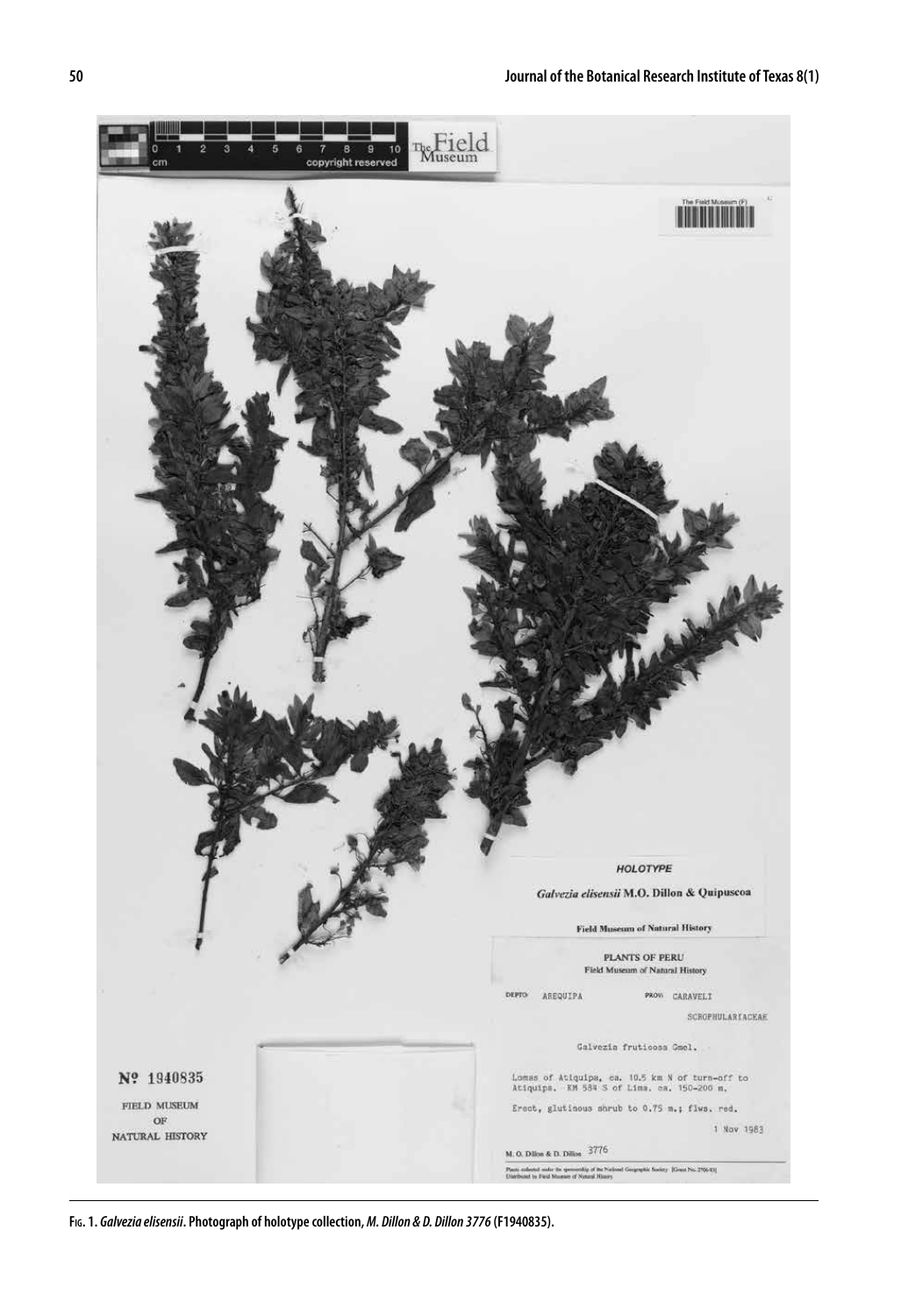

**Fig. 2.** *Galvezia elisensii***.** A. **Habit in coastal desert of Department of Arequipa, Peru.** B. **Flower at anthesis, bar = 5 mm.** C. **Maturing gynoecium, bar = 2 mm.** D. **Seeds, bar = 1 mm.**

*Distribution & Biogeography*.—The type locality of this new species is in the area of the *Lomas de Atiquipa* (15°48'S, 74°22'W, Department Arequipa), but its distribution extends northward to Palpa (Department Ica).

The presence of endemic taxa in southern Peru is a common pattern. From studies of the distribution of *lomas* plants in coastal Peru and Chile, floristic sectors have been recognized, including a northern Peru unit (7°55'S–12°00'S latitude), a south Peru unit (12°S–18°S), and a north Chile unit (20°S–28°S) (Rundel et al. 1991; Dillon et al. 2009). This pattern is found in several groups, including *Nolana* (Dillon et al. 2009) and hypotheses of pattern formation remain to be tested. Dillon et al. (2009, 2011) discussed the sectoring of coastal environments. Long-term climatic changes have been associated with glacial cycles (13,000–200,000 year cycles); and there have been at least 20 glacial cycles during the Pleistocene, each of approximately 200,000 years. The formation of glaciers on mountains and poles caused sea levels to fluctuate dramatically. Estimates of sea level fluctuation range between 400–750 ft (120–230 m) and this lowering would have significantly changed the position of the seashore 18,000 years ago, in relation to that today. This drop would have exposed a considerable area of the continental shelf and displaced *lomas* formations, especially between 5°S to 15°S latitude. Glacial cycles would also have had a profound influence on the flora of the coastal deserts by provid-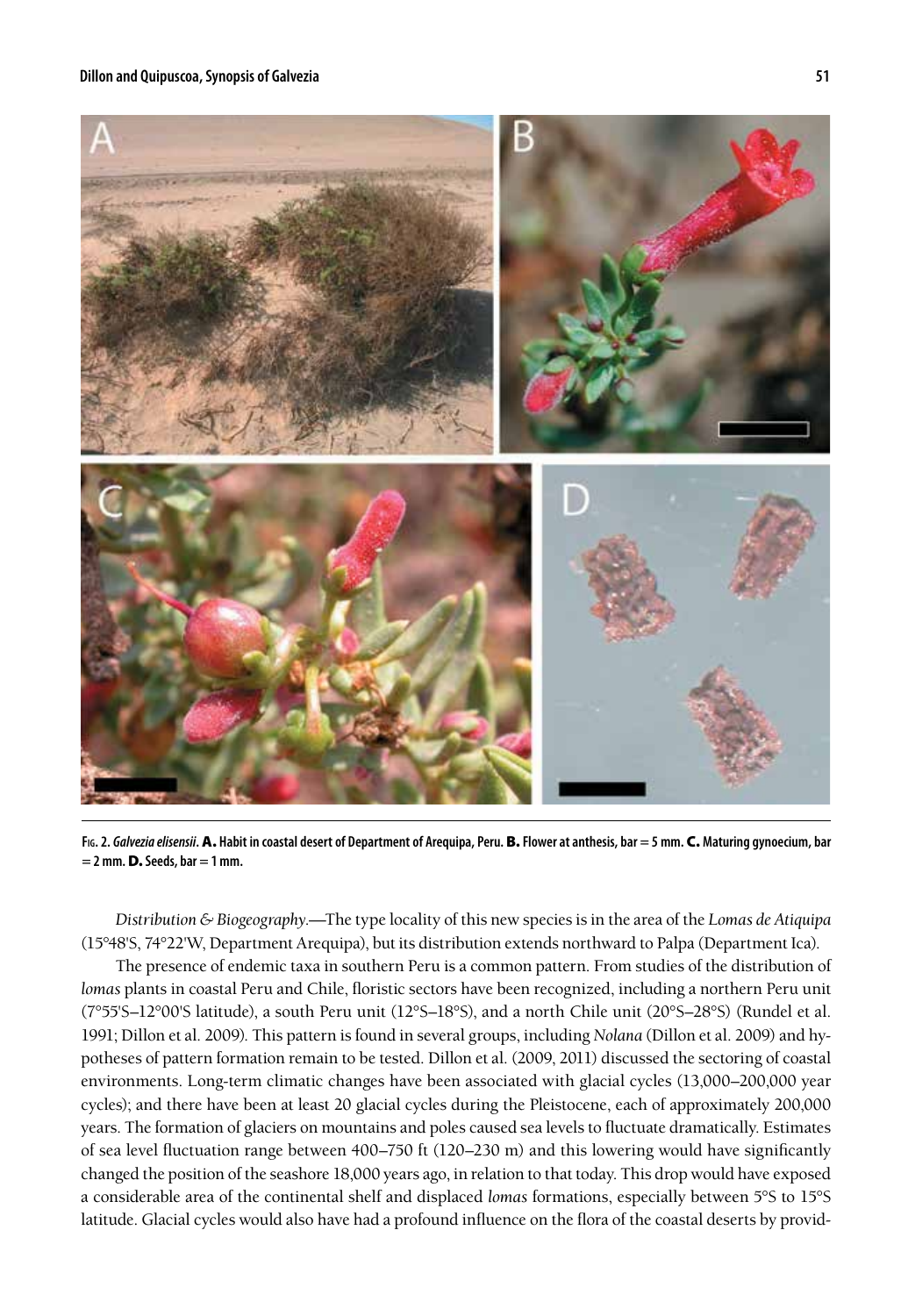

**Fig. 3. Distribution of** *Galvezia* **in western Ecuador and Peru and the Galapagos Islands (Ecuador).**

ing geographic isolation at certain times, and at other times, opportunities for merging species, thereby allowing for gene exchange. Paradoxically, this would have also allowed for fragmenting populations, shifting their ranges in relation to the near-ocean environments, adapting to changing conditions *in situ*, or undergoing range reductions and extinction.

The situation in *Galvezia* seems to conform to the pattern of other species reflecting sectoring and influence of past climate changes. The close relationship between *G. fruticosa* (northern sector) and *G. elisensii*  (southern sector) suggests a north to south pattern. The relationship with the northern Peruvian and Ecuadorian populations included in *G. grandiflora* (i.e., *G. lanceolata + G. ballii*) suggests a pattern influenced by the most recent climatic change during the last glacial cycle (Weng et al. 2006).

*Evolutionary Relationships*.—Elisens (1992) admitted, that while isozyme data could not resolve evolutionary relationships among *G. fruticosa*, *G. elisensii* (as *G. sp. nov.*), and *G. leucantha*, the close affinity of these species was supported by several shared, advanced, morphological characters, a large number of shared alleles and separation from *G. grandiflora* (as *G. ballii* and *G. lanceolata*) in all networks.

Additional material examined: PERU. Arequipa: Provincia Caravelí, Sur de Nazca entre Km 518 y Km 590, 15°26'S, 74°52'W, 80 m, 13 Nov 2005, *M.O. Dillon, V. Quipuscoa, E. Ortiz, M. Corrales & G. Castillo 8792, 8796* (HUSA, F); Distrito Bella Unión: ca. Km 544 Panamericana Sur, entre División Puerto Lomas y Chaviña, 15°33'06.2"S, 74°45'11.4"W, 57 m, 09 Jun 2012, *V. Quipuscoa S., S. Montesinos R., L. Apaza Ch. & F. Miauri Ch. 5058* (HUSA, F, USM, HAO, HUT). Ica: Provincia Ica. ¼ mi W of Pan-American Hwy, 15°26'30.5"S, 74°52'50.7"W, 280 m, 19 Feb 1994, *T. Anderson, J. McAulifee, K. & F. Katterman, C. Diaz, C. Ostolaza, G. Lombardi, & W. Hodgson 7874* (ASU0047094, F2144517). Provincia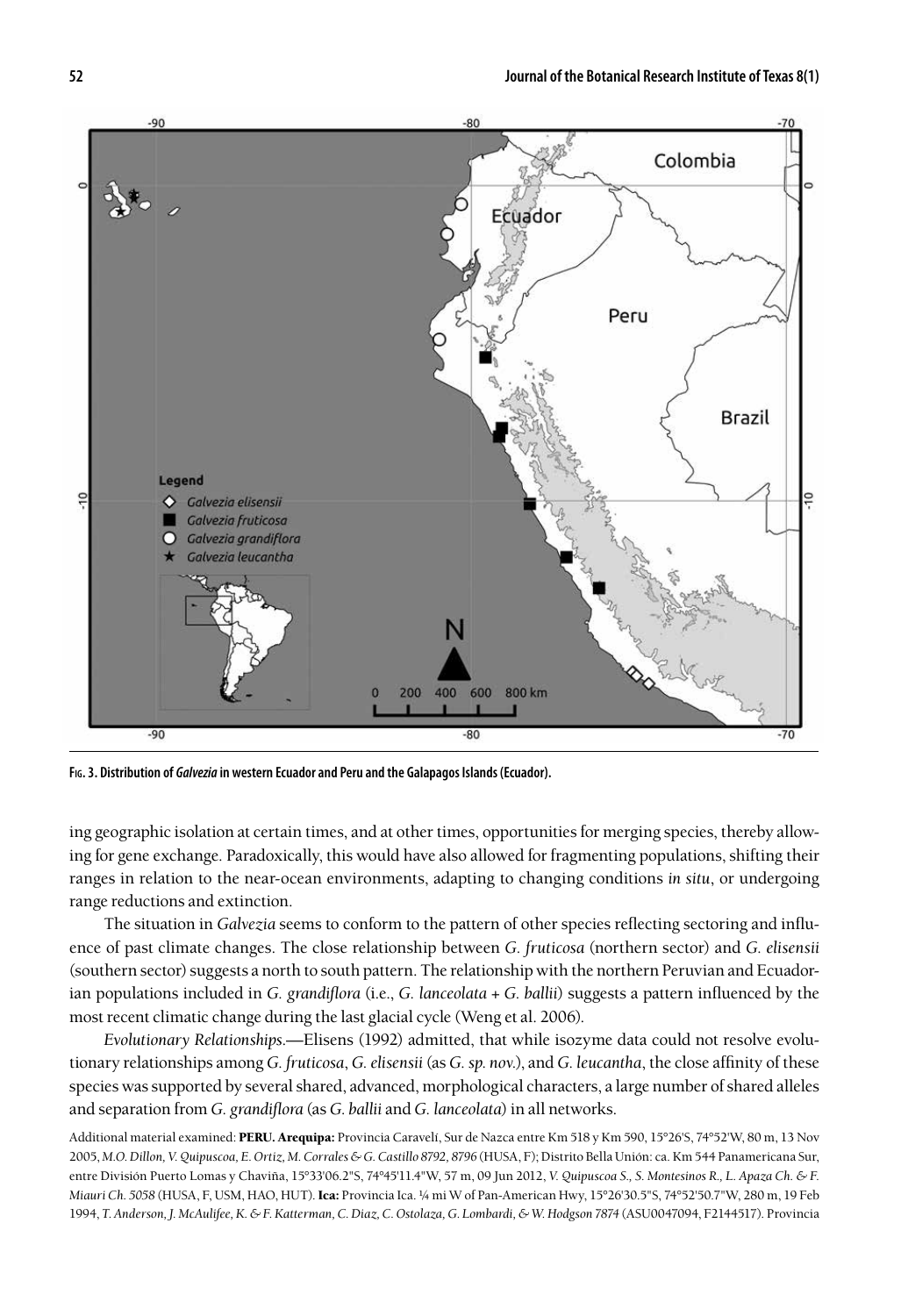# **Dillon and Quipuscoa, Synopsis of Galvezia 53**

Nazca, Marcona: Sur de Nazca entre Km 518 y Km 590, 15°26'S, 74°52'W, 80–310 m, 13 Nov 2005, *M.O. Dillon, J. Wen, V. Quipuscoa, E. Ortiz, M. Corrales, & G. Castillo 8792* (F2276589), *8796* (F2276592); Panamericana Km 424 (ca. 2 km S of Mirador Maria Reiche on the Nazca geoglyphs), 700–750 m, 1 Oct 1997, *M. Weigend & H. Förther 97/631* (F2184045). Provincia Pisco, 1 km before Puente Huaytará (Km 73 road Pisco-Ayachucho), 1450 m, 29 Sep 1997, *M. Weigend & H. Förther 97/586* (F2184124).

- 2. Galvezia fruticosa J.F. Gmel., Syst. Nat. 2:937. 1791. (Fig. 3). Type: PERU. Lima: 1779, *J. Dombey 7* (holotype: MPU020307; isotypes: BM, K000528873).
	- *Dodartia fragilis* Ruiz & Pav., Syst. Veg. Fl. Peruv. Chile 1:97. 1798. Type. PERU. Lima: *Ruiz López & Pavón s.n.* (holotype: MA815219, based upon *Galvezia* Dombey ex A.L. Jussieu).
	- *Agassizia limensis* Dombey ex Chav., Monog. Antirrh. 180, tab 11, 1833. Type. PERU. Lima: *J. Dombey 7* (holotype: MPU020307; isotypes: BM001010978, K).

*Galvezia limensis* (Dombey ex Chav.) Benth., in DC., Prodr. 10:296. 1846.

*Galvezia fruticosa* is distributed along coastal Peru from Lima, north to Piura. It exhibits considerable environmental latitude with populations ranging to interior habitats along the western versant of the Andes. Overall, the dimensions of leaves are larger, and the blades wider and ovate to lanceolate with distinct petioles. A few isolated populations in the north have leaf morphologies approaching those exhibited by *G. elisensii* to which it is putatively most closely related (Elisens 1992).

Specimens examined: PERU. Ancash: Provincia Casma, ca. 48 km N of Pativilca on PanAmericana Hwy, 10 m, 13 Oct 1984, *M.O. Dillon & M. Whalen 4007* (F1953250). Provincia Huarmey, Panamericana Norte Km 660, 47 m, 10 Oct 2000, *M. Weigend, H. Förther, & N. Dostert 2000/667* (F2229797). Provincia Recuay, Km 46 on road from Pativilca to Recuay, ca. 580 m, 27 Jan 1983, *M. Dillon, U. Molau, & P. Matekaitis 3073* (F1932856). Cajamarca: Provincia Contumazá, Ascope – Algarrobal, 150 m, 29 Dec 1983, *A. Sagástegui A. & J. Mostacero L. 11332*  (F1942599); El Portachuelo, 780 m, 20 Apr 1984, *A. Sagástegui A. 11388* (F1949672); Rupe – Huertas, 1200 m, 17 Jun 1994, *A. Sagástegui A., S. Leiva G., & P. Lezama A. 15362* (F2145086); Contumazá, La Paloma, 950 m, 5 May 1984, *I. Sánchez Vega 3390* (F1953515); San Miguel, entre Quindén y Platanar, 650–1100 m, 6 Oct 2001, *E. Rodríguez R., E. Alvítez I., E. López M., J. Cabrera C. & J. Chávez G 2411* (F2230009). La Libertad: Provincia Trujillo, base Cerro Campana, 150 m, 9 Jun 1985, *J. Mostacero L. et al. 696* (F1994334). Lima: Provincia Canta, Canta Valley, 26 km N of Lima, 350 m, 4 Aug 1957, *P.C. Hutchison 1001* (F1569722). Provincia Yauyos, road from Pacaran to Yauyos, Km 35.8 after Pacaran, 1500 m, 12°46'12"S, 77°56'41"W, 6 Oct 2002, *M. Weigend, M. Ackermann, A. Cano, M. I. La Torre 7209* (F2247324).

3. Galvezia grandiflora (Benth.) Wettst., Nat. Pflanzenfam. 4(3b):61. 1891. (Fig. 3). *Galvezia limensis* var. *grandiflora*  Benth. In: DC., Prodr. 10:296. 1846. Type. PERU. Piura: Payta [Paita], *F. Hall 10* (Holotype: K000528872).

*Galvezia ballii* Munz, Proc. Calif. Acad. Sci. ser. 4, 15:379. 1926. nom. illeg., superfluous renaming.

*Galvezia lanceolata* Pennell, Notul. Natl. Acad. Nat. Sci. Philadelphia 179:5. 1946. Type: ECUADOR. Manabí: above Aguas Blancas, on the road from Puerto López to Los Peñas, 9 Jul 1942, *O. Haught 3386* (holotype, PH, n.v.; isotype: US1708104, image 00122131).

*Galvezia grandiflora* encompasses the species diversity exhibited over a wide range of habitats extending from northern Peru (Province Paita, Department Piura) to central Ecuador (Prov. Manabí, 1°32'S, 80°44'W). It is unclear what factors have maintained genetic differentiation between *G. grandiflora,* with its southernmost distributional terminus in northern Piura, and *G. fruticosa,* which extends north to the Sechura Desert (Elisens 1992).

Munz (1926, p. 379–380) discussed the validity of Wettstein's combination, but rejected it as confusing, and to eliminate confusion, he proposed *Galvezia ballii* Munz with collections by *J. Ball s.n.* types (US251553, image 00122129, US13223550, image 00122130). With the acceptance of Bentham's name as combined by Wettstein, *G. ballii* Munz becomes a superfluous renaming. The acceptance of Bentham's variety at the level of species also encompases the taxa formerly treated under *G. lanceolata* Pennell.

Specimens examined: ECUADOR. Manabí: between Bahía de Caráquez and San Agustín, 0–150 m, 9 May 1980, *G. Harling & L. Andersson 18957* (F1930417). PERU. Piura: Paita, Amotape, 4°53'S, 81°1'W, 18 Feb 1984, *C.P. Cowan 4487* (F2038375).

4. Galvezia leucantha Wiggins, Occas. Pap. Calif. Acad. Sci. 65:1. 1968. (Fig. 3). Type: ECUADOR. GALÁPAGOS ISLANDS: Isla Isabela, 29 Jan 1967, E side of ridge near foot of Tagus Cove Mountain, NE of Caleta Tagus (Tagus Cove), ca. 1.5 to 2 km from the beach, about 95 m, *I.L. Wiggins & D. Porter 247* (holotype: CAS633842, image 002778; isotype: K).

*Galvezia leucantha*, including its various subspecies, is restricted to the Galapagos Islands (Ecuador) and has been discussed and mapped (Elisens 1989; McMullen & Elisens 2000; Tye & Jäger 2000; Jaramillo-Díaz et al. 2014).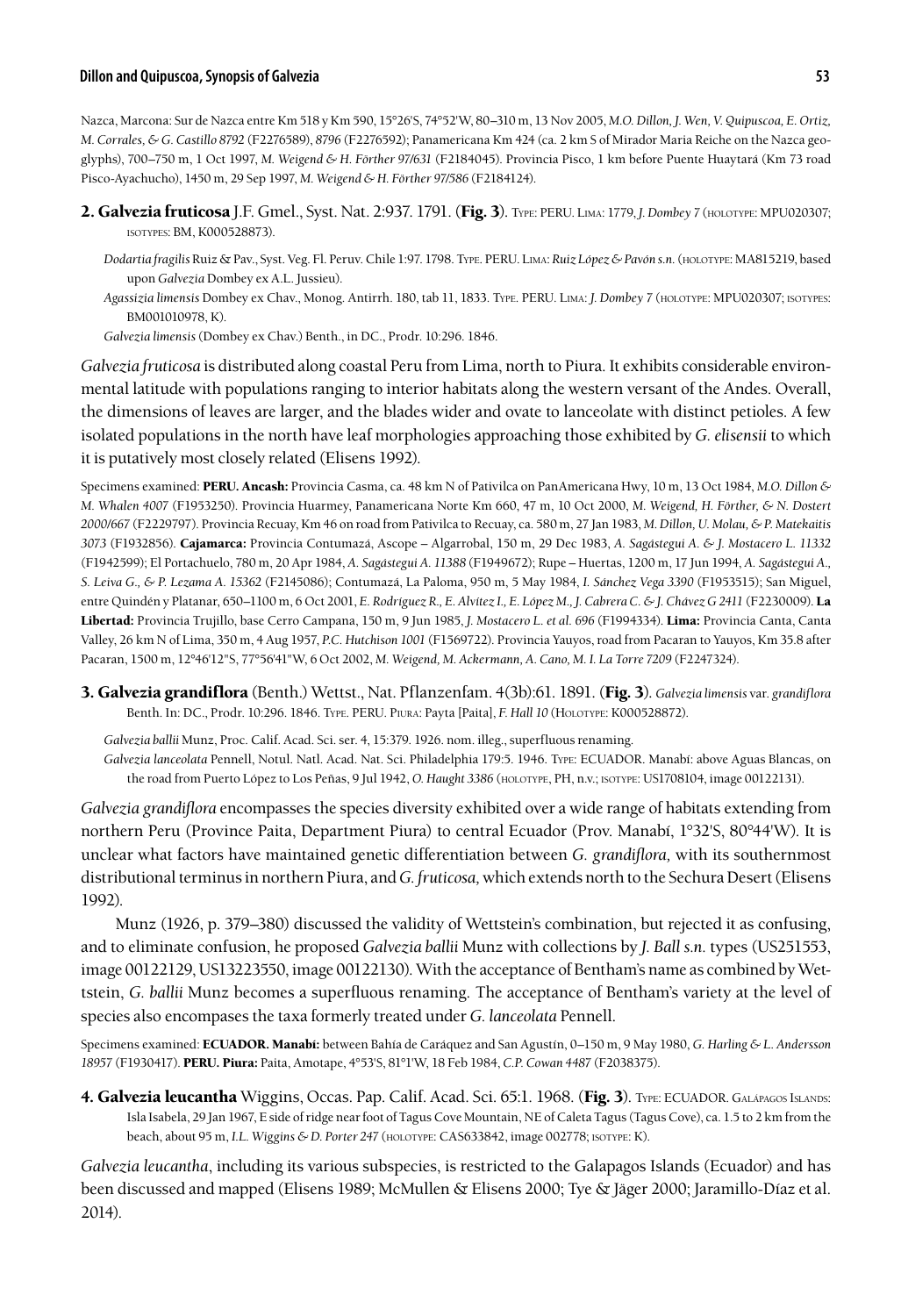Wiggins (1968) described *G. leucantha* subsp. *leucantha* stating (p. 4) the following, "The most striking feature differentiating this species from those heretofore placed in *Galvezia* is the waxy white corolla. All the species of *Galvezia* described previously have deep red corollas, none of the shades within their range even approaching pink or white." However, far from being a discriminating character, corolla color is variable. McMullen (pers. comm.) has observed that on Rabida Island *Galvezia* are described as possessing "... outside of the corolla is completely reddish purple, while the insides ranges from pink to white." (McMullen & Elisens 2000). Further, Tye and Jäger (2000) described the *Galvezia* on Santiago Island with the following corolla description "... exterior magenta with the tips of the upper lobes white, while the interior is pink and white striped." Wiggins went on to state that "... the calyx lobes of *G. leucantha* are considerably more slender, longer in relation to their width, and long in *toto* than those in *G. fruticosa*. Whereas the calyx and pedicles of *G. fruticosa* are closely glandular-puberulent, the calyces and pedicles of *G. leucantha* are wholly glabrous." Obviously, for the discrimination of these subspecies, it is best to rely upon comparative morphology or geography of collections rather than their corolla color.

# Galvezia leucantha subsp. leucantha Wiggins

- Galvezia leucantha subsp. porphyrantha Tye & H. Jäger, Novon 10:165. 2000. Type: ECUADOR. GALÁPAGOS ISLANDS: Isla Santiago, Cerro entre Bahía Ladilla y Cabo Nepean, 13 Nov 1998, ca. 40 m, *H. Jäger y A. Tye 53* (holotype: CAS1084133, bcode#0002779; isotype: CAS1084015, image 0002780).
- Galvezia leucantha subsp. pubescens Wiggins, Occas. Pap. Calif. Acad. Sci. 65:6. 1968. TYPE: ECUADOR. GALÁPAgos Islands: Isla Rábida (Jervis Island), occasional near the shore and from 500–950 ft, 20 Dec 1905, *A. Stewart 3441* (holotype: CAS, n.v.).

#### acknowledgments

We wish to thank Wayne Elisens for calling our attention to this southern Peruvian endemic with his study of alloenzymes in *Galvezia* populations. We are grateful for support from the National Geographic Society and National Science Foundation who funded fieldwork in coastal Peru and Chile between 1983 and 1999. Fred Barrie is thanked for providing the Latin diagnosis and help with nomenclatural questions. Billie L. Turner is acknowledged for reading an early version of the manuscript. We thank Patricia Jaramillo-Díaz and Conley K. McMullen for valuable comments during the review process that greatly improved the manuscript. We thank Christine Niezgoda, Anna Balla, and Daniel Le who facilitated the imaging of the type specimen (Fig. 1), Edgardo Ortiz for the photograph (Fig. 2C), and Federico Luebert for preparation of the map (Fig. 3). We acknowledge the use of digital resources from JSTOR (http://www.jstor.org) and the Biodiversity Heritage Library (http://www.biodiversitylibrary.org). We thank students Luz Apaza and Fabiola Miauri from the Biology Department at Universidad Nacional San Agustín for help with gathering data in the field and laboratory. We also acknowledge support from members of the Grupo DIBIOS and Instituto MOD, especially Cristian Tejada Pérez, Deysi Caballero, Carmen Fernández, Smilsa Montesinos, and Raquel Medina.

#### **REFERENCES**

Bentham, G. 1846. Scrophulariaceae, *Galvezia*. In: DC. Prodr. 10:295–296.

- Bickford, D., D.J. Lohman, N.S. Sodhi, P.K.L. Ng, R. Meier, K. Winker, K.K. Ingram, & I. Das. 2007. Cryptic species as a window on diversity and conservation. Trends Ecol. Evol. 22:148–155.
- Brako L. & J. Zarucchi. 1993. Catalogue of the flowering plants and gymnosperms of Peru. Monogr. Syst. Bot. Missouri Bot. Gard. 45: 1–1286.
- Cock, M.J.W. & J.O. Boos. 2006. Observations on Sphingidae (Lepidoptera) from Talara, North central Perú. Rev. pera. Entomol. 45:75–78.

Chavannes, E.J. 1833. *Agassizia limensis* Dombey ex Chav., Monogr. Antirrhin. 180.

Dillon, M.O., T. Tu, L. Xie, V. Quipuscoa S., & J. Wen. 2009. Biogeographic diversification in *Nolana* (Solanaceae), a ubiquitous member of the Atacama and Peruvian Deserts along the western coast of South America. J. Syst. Evol. 47:457–476.

Dillon, M.O., S. Leiva G., M. Zapata C., P. Lezama A., & V. Quipuscoa S. 2011 (2012). Floristic Checklist of the Peruvian *Lomas*  Formations – Catálogo florístico de las *Lomas* peruanas. Arnaldoa 18(1):7–32.